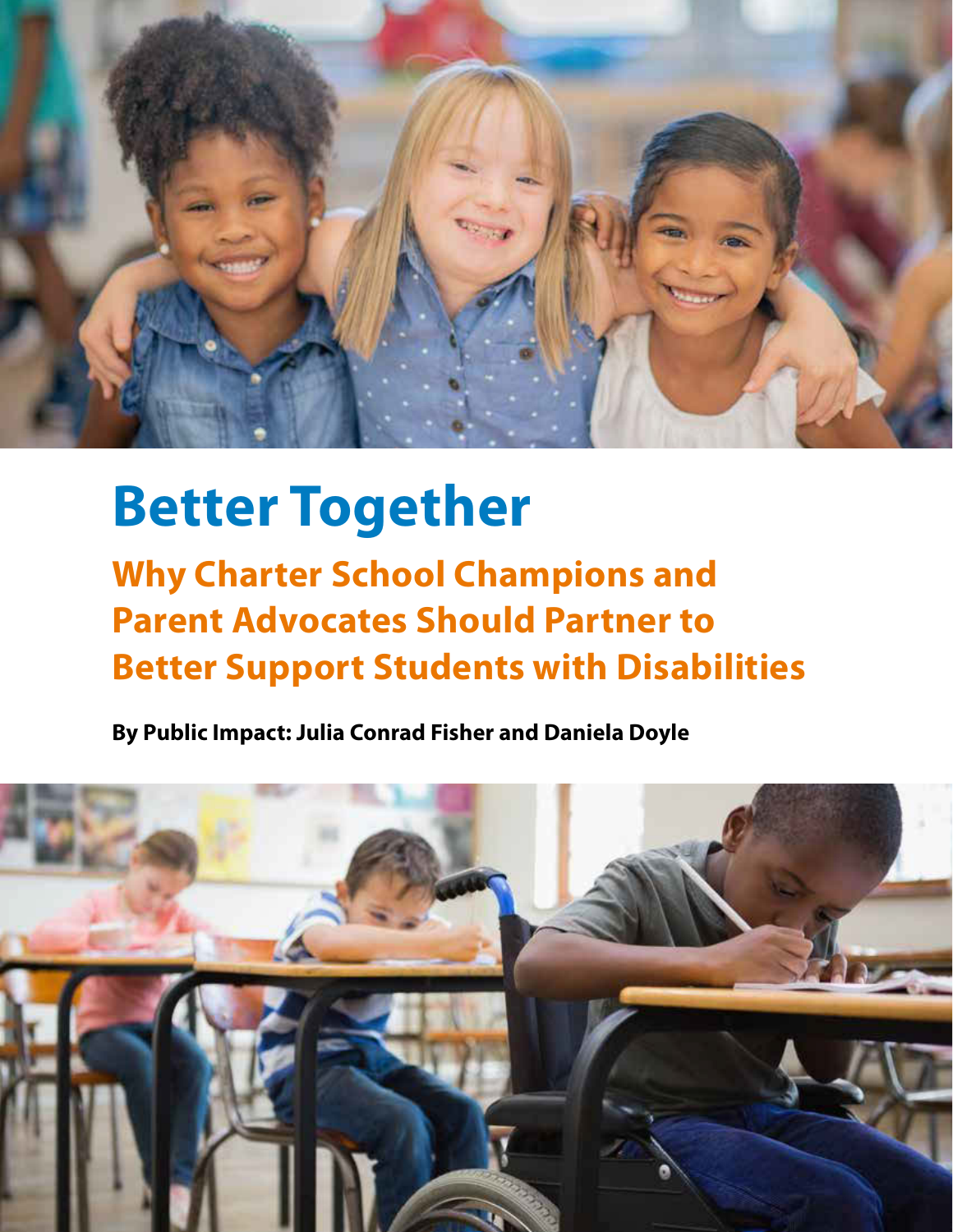### **Acknowledgements**

This report is based on research made possible through the generous support of the Walton Family Foundation. The authors thank the many individuals who contributed their insights to its development, including: Advocates for Justice and Education, Education Forward DC, Innovate Public Schools, Learning Rights Law Center, National Center for Learning Disabilities, National Center for Special Education in Charter Schools, Partnership for Los Angeles Schools, Special Education Collaborative at the New York City Charter School Center, and The Mind Trust. We are grateful for their willingness to share their candid reflections and perspectives. All analysis, interpretations, and errors, however, are our own.

The authors also thank members of Public Impact for their contributions: Bryan C. Hassel for reviewing and providing key insights throughout the writing process; Juli Kim for reviewing and providing research and interview support; Chandler Rowland and Renee Coleman for providing research support; Sharon Kebschull Barrett for copyediting; and Beverley Tyndall for coordinating the layout and production process. Many thanks to April Leidig for design and layout.

**About the layout.** The layout of this publication is designed to be intentionally inclusive, incorporating accessibility standards the Americans with Disabilities Act has set forth and research on what works best for people with dyslexia. Some of these design elements include:

- **Intentionally wide text margins:** Wide text margins limit the amount of text on each line, making it easier for the eye to follow. The Dyslexia Style Guide recommends 60-70 characters per line to make text more accessible to people with dyslexia.<sup>1</sup>
- **Evenly spaced sans serif font.** Research shows using this type of font and avoiding italics is best for readers with dyslexia.<sup>2</sup>

#### ©2019 Public Impact

**Public Impact's** mission is to improve education dramatically for all students, especially low-income students, students of color, and other students whose needs historically have not been well met. We are a team of professionals from many backgrounds, including former teachers. We are researchers, thought leaders, tool builders, and on-the-ground consultants who work with leading education reformers. For more on Public Impact, please visit [publicimpact.com.](http://www.publicimpact.com)

**PUBLIC IMPACT** WALTON FAMILY

Please cite this report as: Public Impact: Conrad Fisher, J. & Doyle, D. (2019). *Better together: Why charter school champions and parent advocates should partner to better support students with disabilities.* Chapel Hill, NC: Public Impact. Retrieved from https://publicimpact.com/wp-content/uploads/2019/05/Better\_Together\_Charter\_ School Champions and Parent Advocates.pdf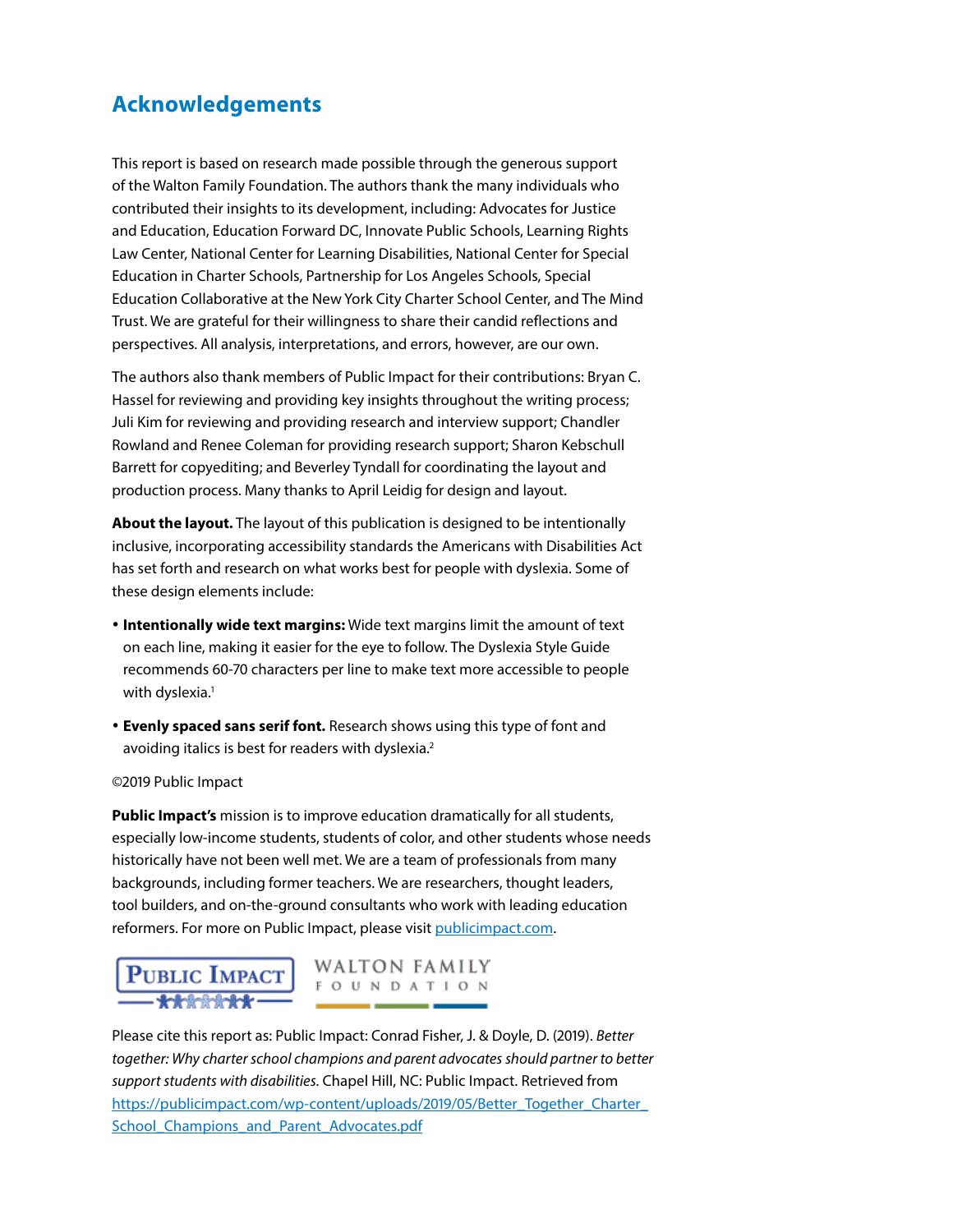

## **1** | **Introduction**

Public charter school champions have long acted on the belief that every child should have the opportunity to attend a great public school. Charter schools have helped millions of students beat the odds to pursue college degrees and fulfilling careers and lives. As one example, an analysis from Stanford University found that students attending urban charter schools in 41 urban regions gained the equivalent of 40 extra days of learning in math and 28 extra days of learning in reading each year, compared with similar students attending traditional public schools. The study found even larger gains for Hispanic English language learners and black students.<sup>3</sup> Moreover, data show that alumni of high schools in the Charter School Growth Fund's<sup>4</sup> portfolio are four times more likely to graduate from college compared with other lowincome students.<sup>5</sup>

While the charter sector has much to celebrate, the country can do more to put great schools — including excellent charters — within reach for our most vulnerable students. Students with disabilities represent one such group. Research shows that with the right accommodations and support, as many as 90 percent of students with disabilities can meet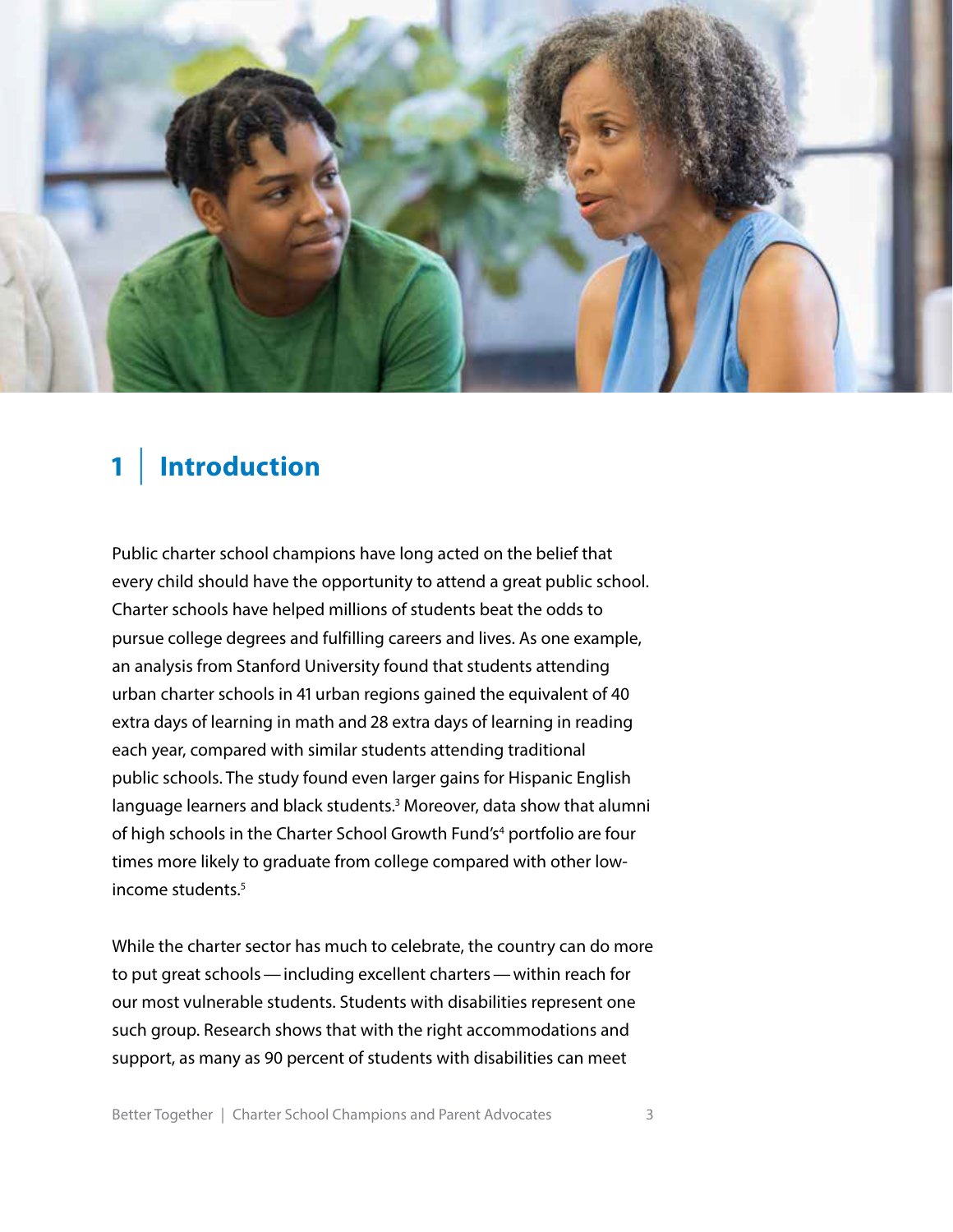the same achievement standards as other students. 6 That makes charter schools, which have greater flexibility to meet students' unique needs, a particularly fitting educational option.

Historically, students with disabilities have under-enrolled in charter schools; they make up 10.6 percent of the total charter school population, compared with 12.5 percent at district schools.<sup>7</sup> Put another way, we could expect to see approximately 60,000 more students with disabilities enrolled in charters each year if they served the same proportion of these students as district schools.8

The charter sector is well-positioned to expand access to more quality educational options for all kinds of learners, as well as call for policy conditions that give rise to those opportunities. Charter school champions — including charter associations, education "quarterbacks," and other reform organizations that see charters as an integral piece of a thriving system of public schools — are poised to address the needs of students with disabilities as a central objective of charter advocacy, which is quality school options for **all**.

At the same time, charter champions have long grappled with how charter schools can best address the challenges that hinder students with disabilities from thriving. There are many paths to respond to these challenges, from policy changes that enable charter schools to serve a greater share of students with disabilities, to forming networks that allow independent schools to share costs, to designing more effective delivery models. But the best solutions start by partnering with the parent groups that advocate for students with disabilities, and have been doing so for decades. As partners, charter school champions and organizations working with parents of children with disabilities can collectively improve outcomes for students with disabilities, create better school options for them, and advocate for better policies. This call to action for charter champions to launch and deepen their partnerships with parent advocates explains why such partnerships are needed, the forms they might take, and how to get started.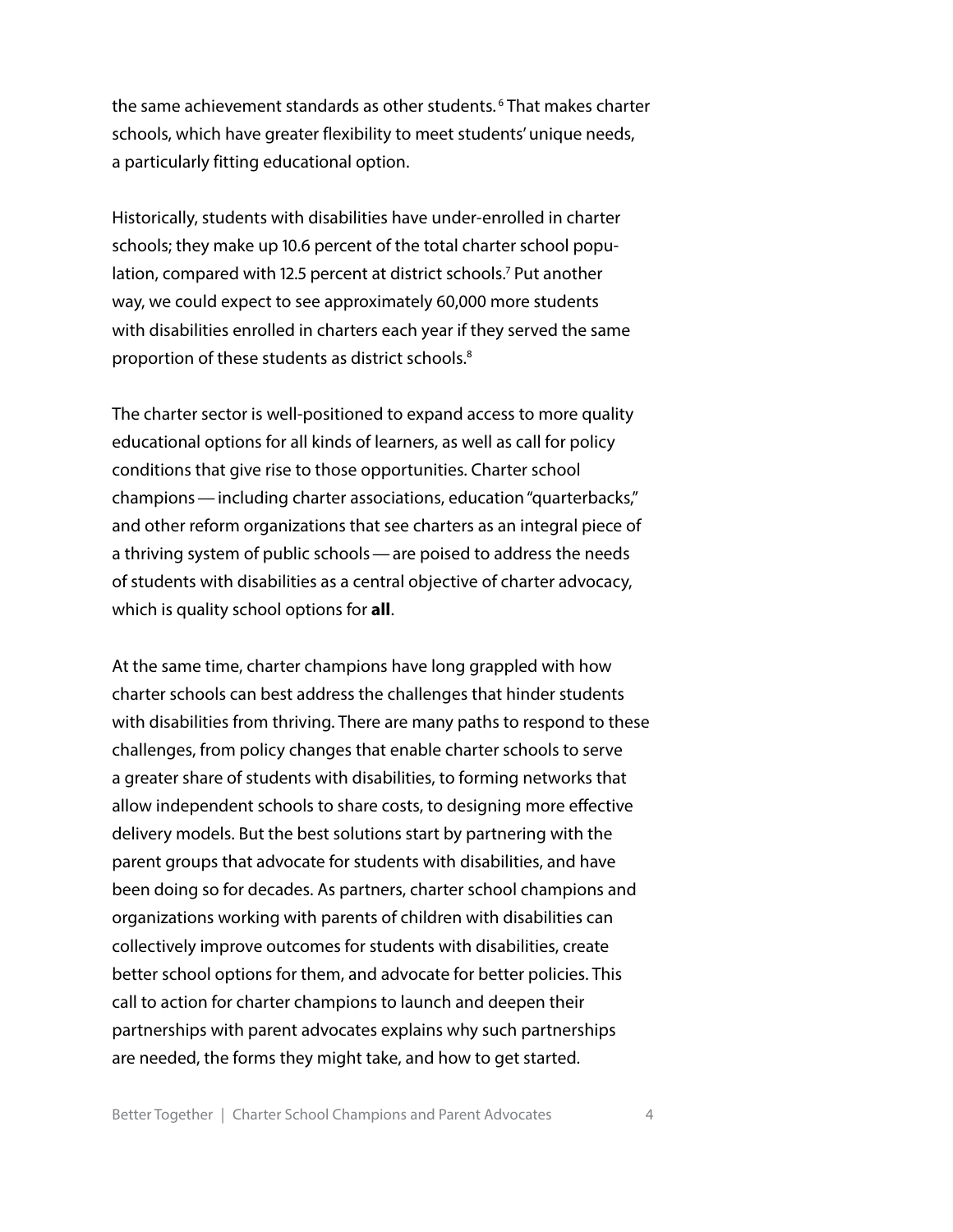

## **2** | **Why Partner with Parents?**

Charter school champions and parent organizations advocating for students with disabilities have a common goal: to provide all students with access to a quality education. Both groups also understand they need to find solutions to problems that charter schools face in trying to serve students with disabilities well, including: insufficient public funds based on student need; regulatory constraints that prevent schools from serving students in different ways; insufficient preparation for teachers of students with disabilities; and limited access to the expertise needed to implement high-quality special education and related services (see Figure 1, "Challenges to serving students with disabilities well in charter schools," on page 6). Charter school champions and parent organizations advocating for students with disabilities are natural partners because they share many of the same objectives and are trying to solve many of the same challenges.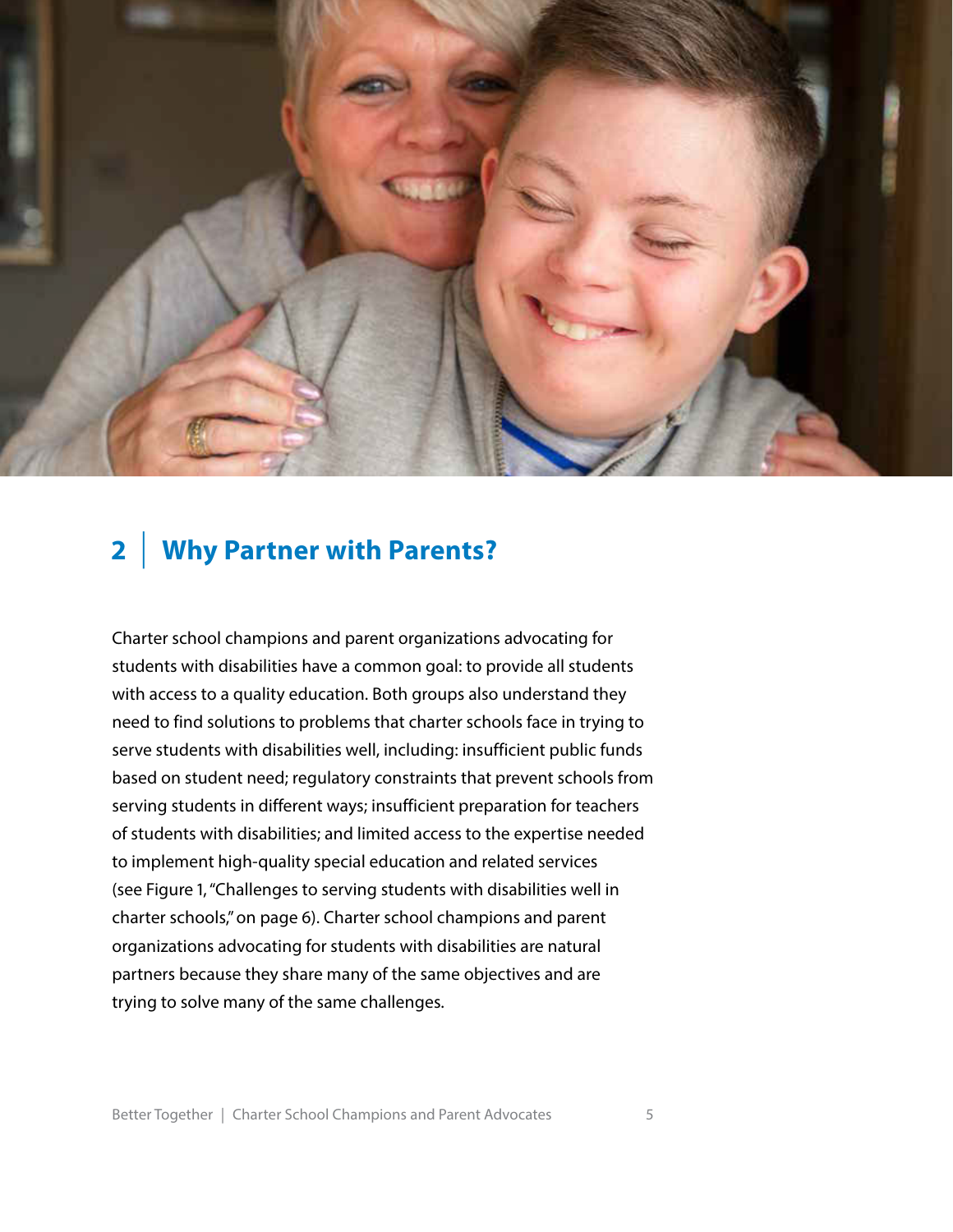#### **Figure 1. Challenges to serving students with disabilities well in charter schools**

| <b>Insufficient public</b><br>funding based on<br>student need | In 1975, Congress enacted what is now known as the Individuals with Disabilities<br>Education Act (IDEA), <sup>9</sup> which gives students with disabilities in public schools the<br>right to a free and appropriate education. As part of the bill, Congress promised<br>to fund 40 percent of the related costs. IDEA has had a funding shortfall from<br>the first day, however, and as of 2017, the federal government provided only 16<br>percent of the additional cost (approximately \$30 billion). <sup>10</sup> As a result, public<br>schools, including charter schools, <sup>11</sup> don't have enough public funding to meet<br>the needs of students with disabilities, and they're forced to either provide less<br>support or pull funding from elsewhere, such as their general education fund.<br>For smaller charter networks and independent charter schools, there simply<br>aren't enough resources to adequately support the needs of all students. <sup>12</sup>                                                                                                                                                                    |
|----------------------------------------------------------------|-----------------------------------------------------------------------------------------------------------------------------------------------------------------------------------------------------------------------------------------------------------------------------------------------------------------------------------------------------------------------------------------------------------------------------------------------------------------------------------------------------------------------------------------------------------------------------------------------------------------------------------------------------------------------------------------------------------------------------------------------------------------------------------------------------------------------------------------------------------------------------------------------------------------------------------------------------------------------------------------------------------------------------------------------------------------------------------------------------------------------------------------------------------------|
| <b>Constraints to</b><br>operate differently                   | Local education agencies (LEAs) are the bodies legally responsible for adhering to<br>IDEA. While some charter operators serve as their own LEAs for special education,<br>many do not. Instead, their home district is the LEA, and in those cases, the<br>charter operator must adhere to the LEA's interpretation of IDEA regulations and<br>compliance responsibilities. For example, the LEA can determine how charters<br>must place special education students - typically defaulting to traditional self-<br>contained programs or centers. <sup>13</sup> As a result, these charters are frequently limited<br>in their ability to serve students and their families in ways they believe would<br>help them the most.                                                                                                                                                                                                                                                                                                                                                                                                                                 |
| <b>Lack of teacher</b><br>preparation                          | In both the charter sector and in traditional district schools, experts acknowledge<br>that general and special education teachers are often unprepared to teach<br>students with disabilities effectively. In a survey, nine out of 10 general education<br>preservice teachers said they were less than adequately prepared to instruct<br>students with disabilities. <sup>14</sup>                                                                                                                                                                                                                                                                                                                                                                                                                                                                                                                                                                                                                                                                                                                                                                          |
| <b>Difficulty accessing</b><br>expertise                       | Students with disabilities encompass a broad range of needs. Unlike districts that<br>serve multiple schools and can often share costs across thousands (if not tens of<br>thousands) of students, many charter schools are freestanding or part of small<br>networks serving relatively few students. Given their size, charters seldom have<br>the capacity to hire or develop educators with the needed expertise to diagnose<br>and address the most complex student needs, nor do they generally have the<br>resources to develop needed programs. At the same time, there is a shortage of<br>quality service providers in many communities, so contracting additional support<br>is rarely an option. For example, a student who is nonverbal with autism may<br>need the support of an applied behavior analysis therapist, but the school may<br>not have one on staff. Increasingly, charters are pooling their funds and resources<br>into collaboratives, through which they can share staff with various specialties<br>and purchase training for the school's educators. <sup>15</sup> Such collaboratives are still<br>relatively rare, however. |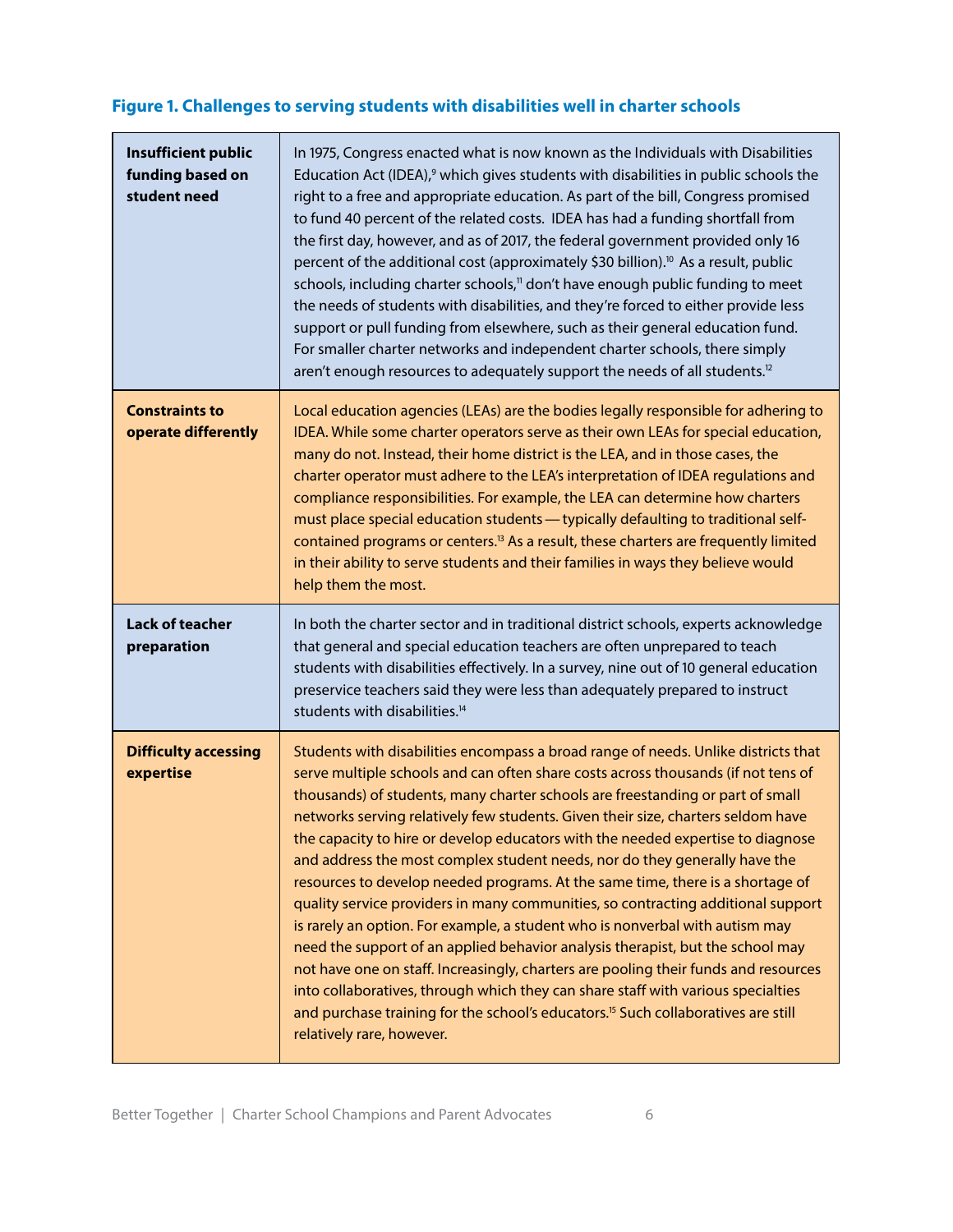#### **The power of parents**

The power of parents cannot be understated. Research shows that parent engagement improves student outcomes,<sup>16</sup> and young adults with learning differences who achieved college and career success report that family support was a critical factor in their accomplishments.<sup>17</sup> Parents also intimately know the challenges their children face and when and how they have been most successful. In addition, when parents demand meetings with school or even system leaders, they are more likely than other advocates to receive that time.<sup>18</sup> And there's more:

**Championing legislation.** Parents of children with disabilities have advocated for their rights and achieved several monumental wins. Perhaps most notably, parents and organizations working on their behalf paved the way for landmark legislation in 1975. Now referred to as the Individuals with Disabilities Education Act (IDEA), this protection provides access to a free and appropriate education for millions of students with disabilities<sup>19</sup> — many of whom were previously excluded from public school or institutionalized. IDEA also provides protections such as due process, a formal way to resolve disputes regarding a student's rights and/or procedural issues that arise from complying with IDEA.<sup>20</sup>

**Advocating for legal changes.** Parents of children with disabilities and organizations working on their behalf have used legal avenues to create better public school conditions for such children. One example of this parent-led advocacy is the 2017 *Endrew F. v. Douglas County School District* case. In this case, the parents of Endrew F., a child with autism who had made minimal educational progress in his previous public school, filed a lawsuit with the school district for reimbursement for the cost of his private education, where the student was making substantial progress.<sup>21</sup> The U.S. Supreme Court's unanimous ruling, upheld in 2018 $^{22}$  and supported by charter champions, $^{23}$  rejected the old "minimum" standard. Further, the decision determined that students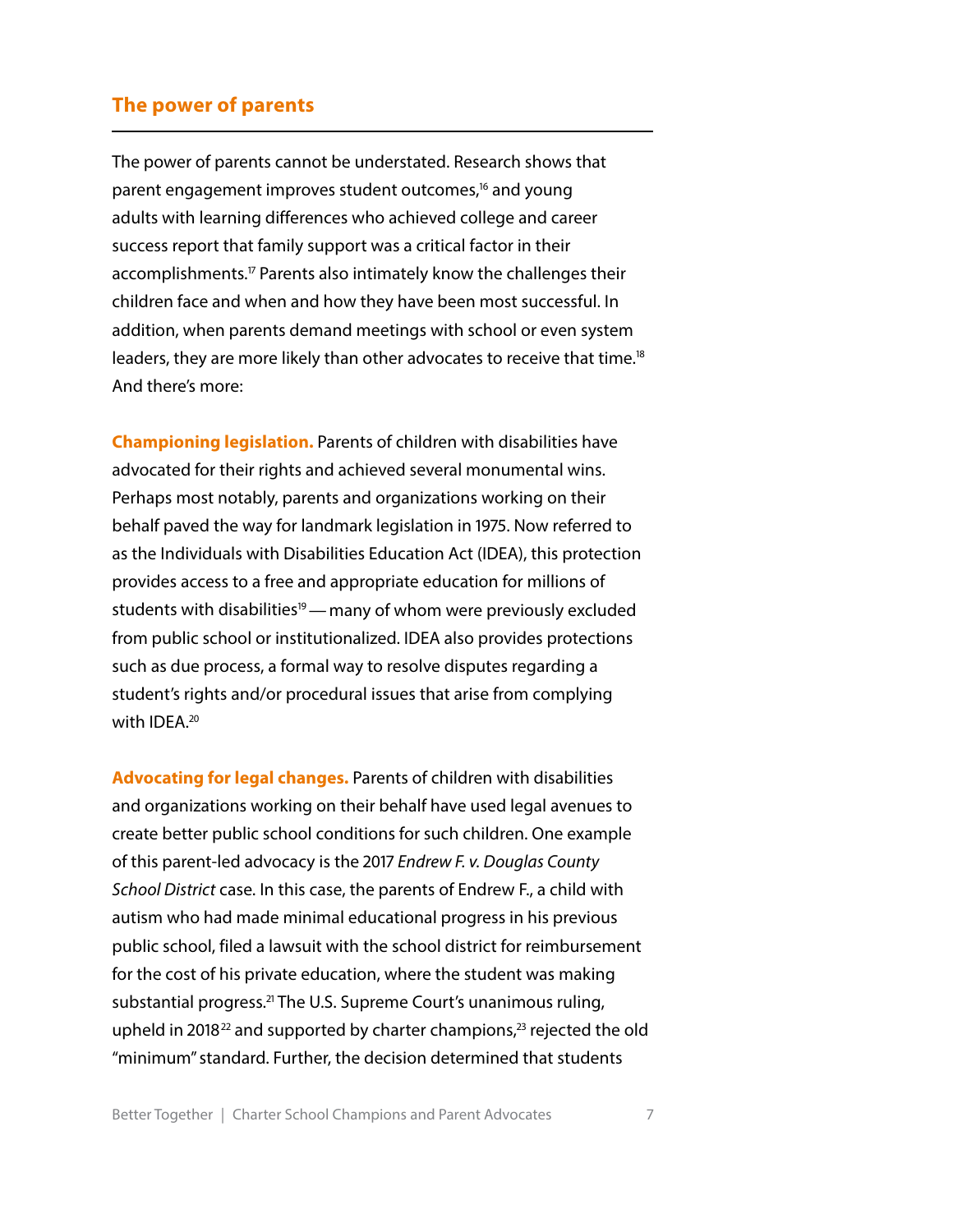with disabilities in public schools should receive an education that leads to "appropriately ambitious" progress, saying "every child should have the chance to meet challenging objectives."<sup>24</sup>

**Driving policy change.** At the state level, a coalition of over 35 parentled advocacy organizations called the Ohio Coalition for the Education of Children with Disabilities (OCECD) created a landmark report in 2001 that highlighted inequities in the state's special education funding. OCECD's member organizations from across the state united around the report's recommendations, and their collective advocacy resulted in a state special education funding increase of \$100 million, according to OCECD.<sup>25</sup>

**Influencing state leadership.** In Colorado, nearly 200 parents working with the National Center for Learning Disabilities<sup>26</sup> wrote letters to the state education department and governor, attended public meetings and town halls, and initiated dialogue with their school district officials to talk about the state plan and local implementation of the Every Child Succeeds Act (ESSA). The parents' efforts earned them an invitation to a series of roundtable meetings on the Colorado Equity Coalition with the commissioner of education, at which they discussed ways to include students with disabilities in district and state plans related to ESSA. As a result of those conversations and other advocacy efforts (including a parent-led letter writing campaign to the governor), the state revised its original ESSA plan with the goal of getting schools the supports they need to better serve students with disabilities and other student subgroups.<sup>27</sup>

#### **Better together**

As effective as parent groups have been — and continue to be — in advocating for students with disabilities, they stand to have an even greater impact working with others. And in the charter sector, charter champions, such as charter associations and citywide education organizations, are the most natural partners.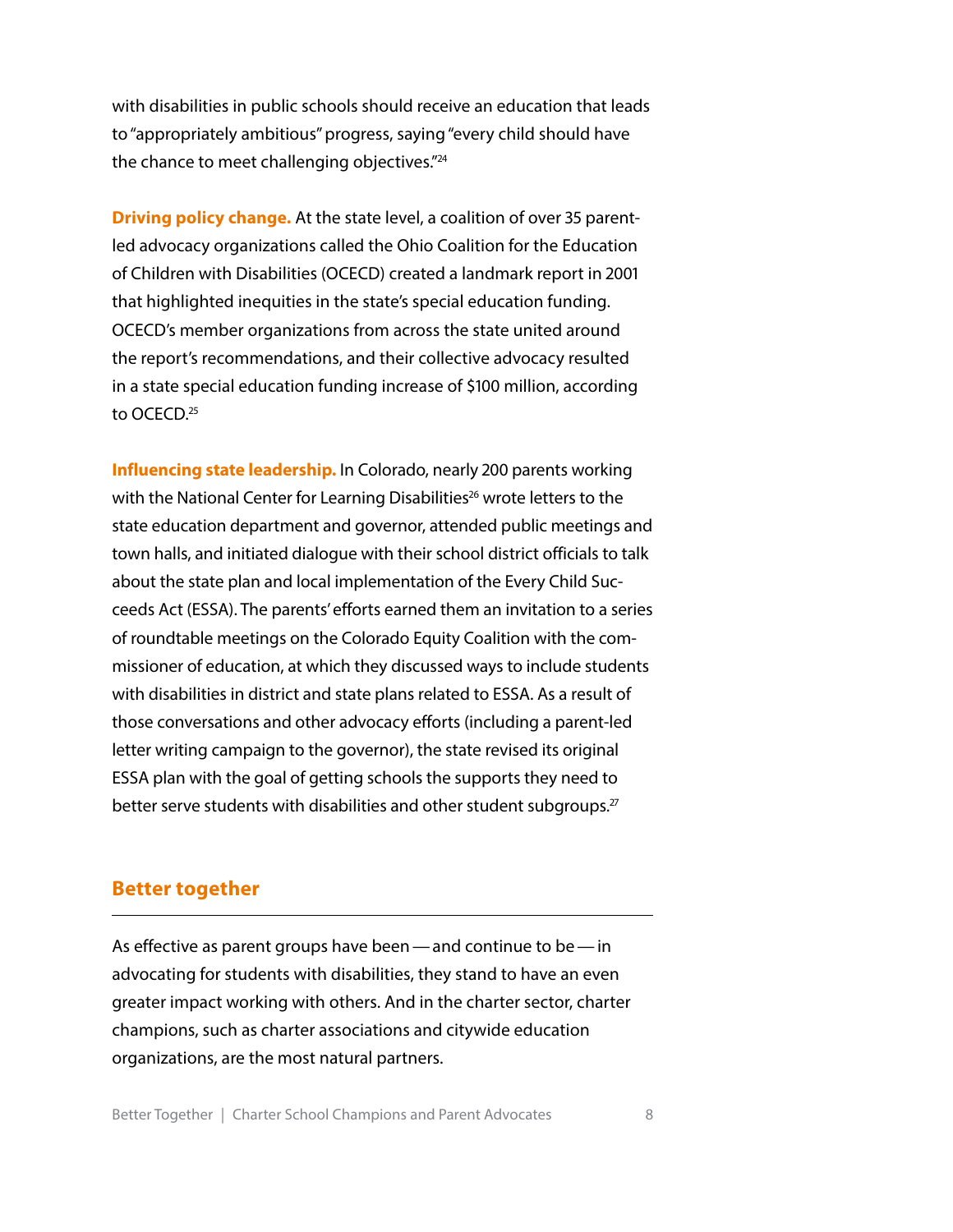As noted above, parent groups and organizations working on their behalf are savvy advocates and can provide students' and families' important perspectives in policy discussions. These groups are deeply connected to the questions and concerns parents face when trying to get access to — or even know how to recognize — a quality school option for a child with disabilities. At the same time, these parent advocacy groups acknowledge the need to take on more collective, broad-based advocacy activities focused on systems-level change across the education sector.

In contrast, charter champions often focus on exactly those sorts of activities. For example, The Mind Trust, a nonprofit organization that aims to provide every student in Indianapolis with access to a highquality education, has helped shape the city's public schools by supporting charter schools, as well as implementing legislative changes that give traditional public schools charter-like autonomies and opportunities to partner with charter operators.

In short, both charter proponents and parents of students with disabilities stand to gain more — and innovate what special education can look like across our education system — by working together than alone.

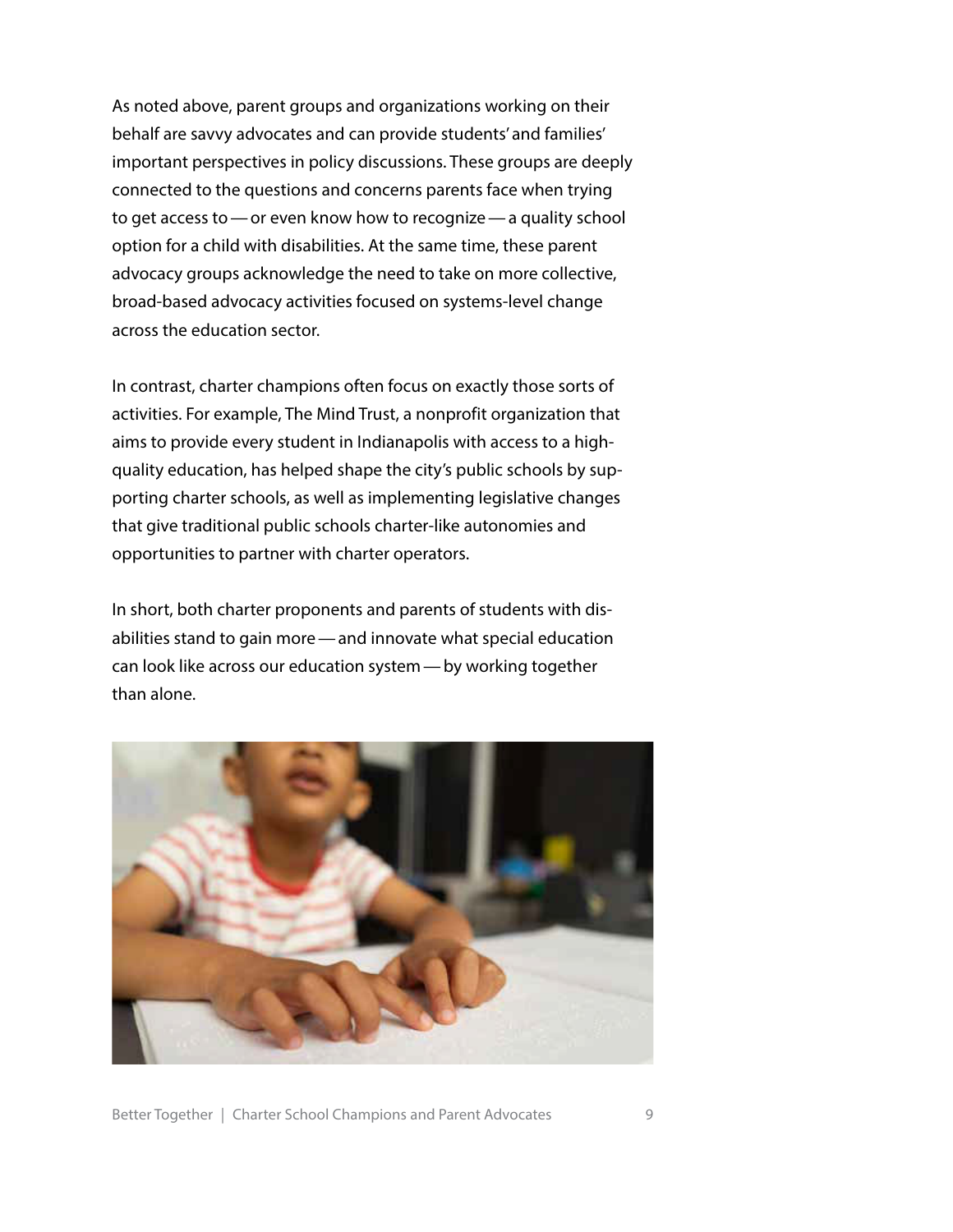

## **3** | **What Effective Partnerships Can Look Like**

What would an effective partnership between a parent group advocating for students with disabilities and a charter champion look like? We can look to the growing number of such collaborations for examples. Though they can take many forms (see "How do advocacy organizations engage parents of children with disabilities?" on page 11), two elements commonly appear: Parent groups share their expertise with charter advocates, and charter advocates help parent groups build their capacity to organize for policy change — as shown in the following examples.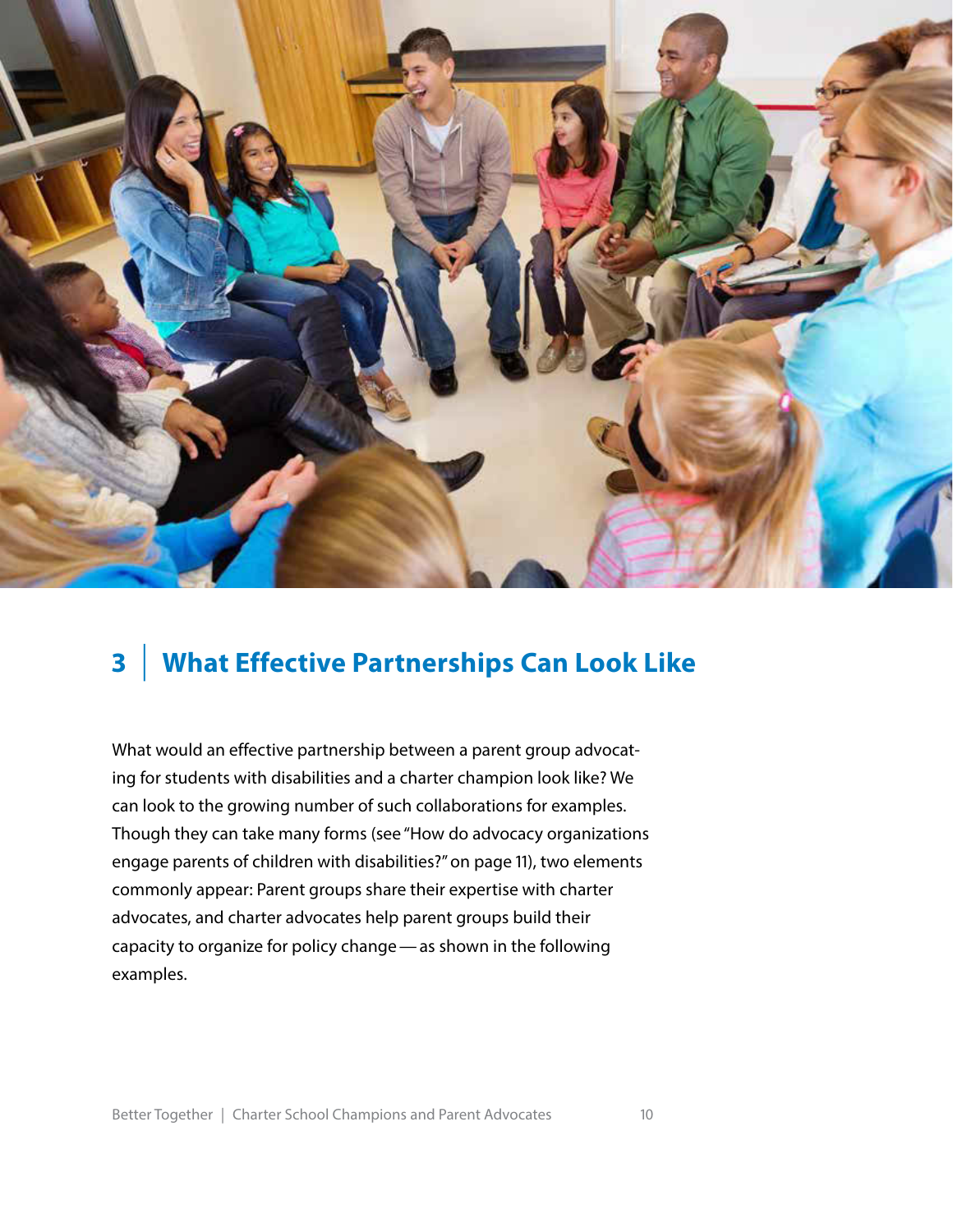#### **How do advocacy organizations engage parents of children with disabilities?**

While advocacy organizations differ in how they work with parents of children with disabilities, they tend to engage in some combination of the following activities:

- Offering trainings, resources, and one-on-one assistance to parents on their rights related to special education and the Individual Education Plan (IEP) process
- Providing legal support to parents, either directly or by connecting parents to pro bono firms — as they exercise their rights under IDEA and/or through a class action approach
- Sharing their expertise on parent engagement and special education to school leaders and educators
- Developing leadership capacity through parent trainings to help influence parent's self-advocacy efforts and/or policy advocacy in the future
- Initiating or participating in city or statewide advocacy initiatives to advance specific policy goals
- Hosting conferences, resource fairs, and peer-to-peer support groups
- Coordinating targeted initiatives to address a specific area of need in their community, such as operating an inclusive pre-school, partnership with statewide health insurance to provide resource case management, etc.

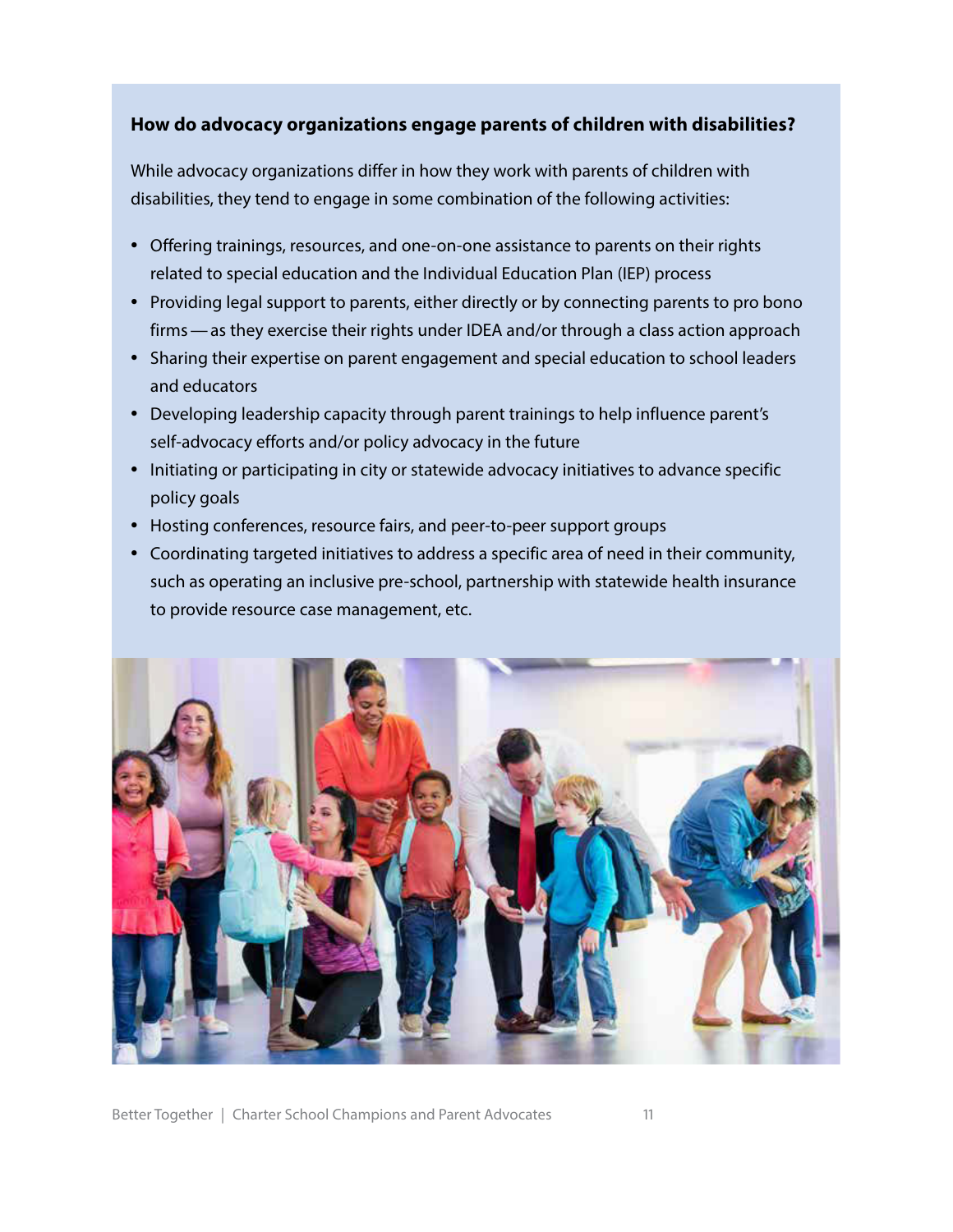#### **In New York, supporting charters in effectively engaging parents of children with disabilities**

In New York City, the NYC Special Education Collaborative ("the Collaborative") is an initiative of the NYC Charter School Center, a citywide charter support organization. In 2017, the Collaborative sought expertise to help its operators more effectively and proactively work with parents of children with disabilities and address common parent concerns as they prepared to grow.

To address these needs, the Collaborative developed a parent engagement strand within its annual conference for charter professionals. Although the Collaborative had some expertise in parent engagement, it sought a partner with an even deeper perspective. For that, it invited INCLUDEnyc, a local parent advocacy organization that was already supporting, educating, and advocating for parents of children with disabilities enrolled in member charter schools, to lead the strand.

The Collaborative's goal in having INCLUDEnyc participate in its annual conference is to yield more satisfied parents, better student learning, and faster resolution on compliance-related issues for member schools. Additionally, it believes this could lead to more collaborative work, beyond professional development, to address common LEA-based compliance issues.<sup>28</sup> <sup>29</sup>

#### **Building capacity to organize parents in Washington, D.C.**

Education Forward DC, founded in 2016, accelerates the work of visionary education leaders to foster high-quality, equitable public schools for every Washington student and family. In the next five years, the organization aspires to double the number of at-risk and special education students who are college- and career-ready. To that end, Education Forward DC makes investments in public schools — including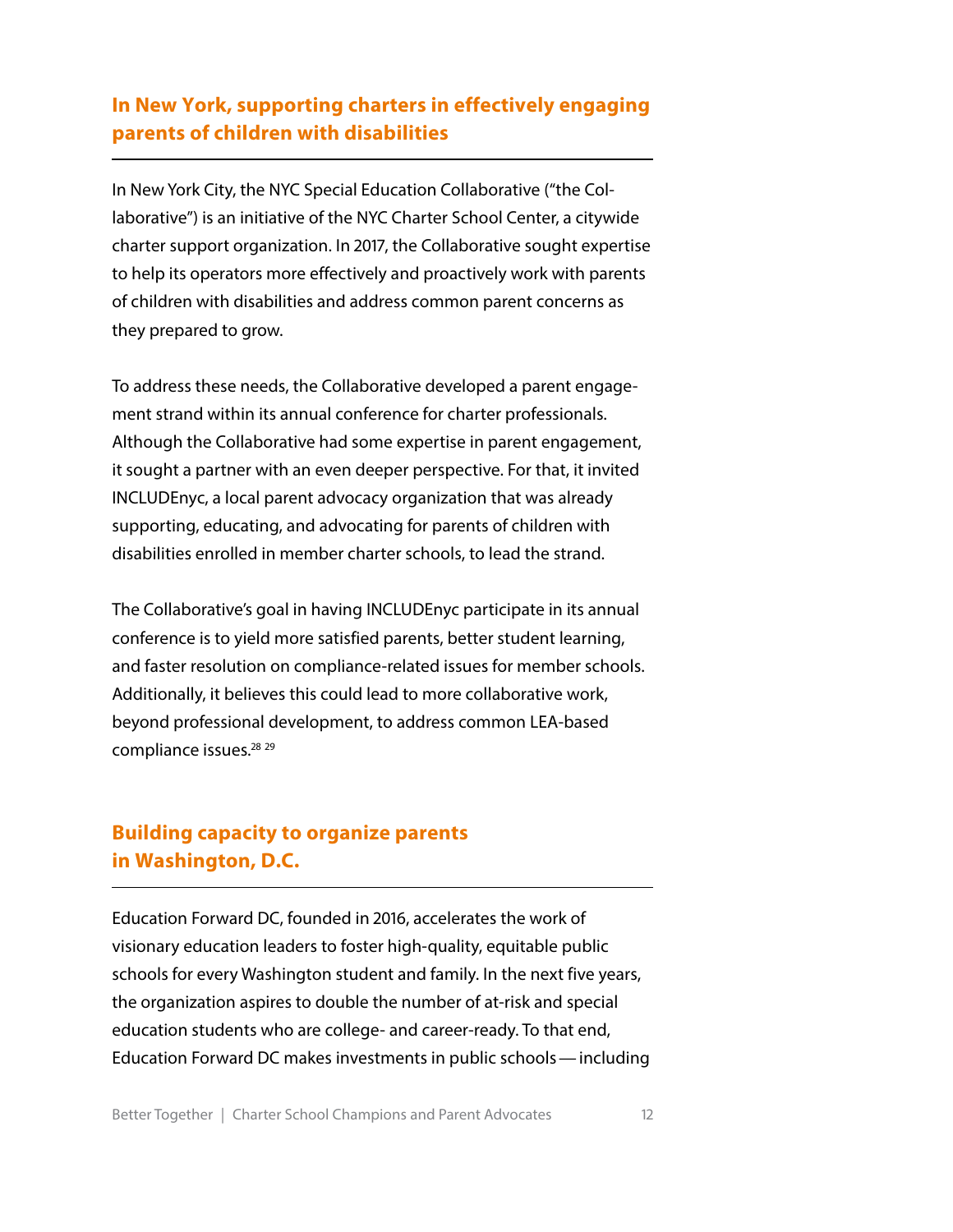charters — and human capital, advocacy, and public engagement efforts. For example, the group gave a capacity-building grant to a local parent advocacy organization, Advocates for Justice and Education (AJE), to engage parents of children with disabilities in calling for improved school practices for students with disabilities.

AJE is well-suited to serve in a community organizer role, especially when it comes to special education. AJE has a long history of shining a light on issues of inequity in special education across the city, serving parents most in need through education and legal support, and collaborating with education leaders — including charters — to share information on school options and provide professional development.<sup>30</sup> AJE is considering taking a more formal role in organizing groups of parents toward common goals, and used its grant from Education Forward DC to attend Innovate Public Schools' Community Organizing Training Program in California to build its capacity.

Innovate seeks to help educators start high-quality schools including charters — and build parent-led organizations in high-need communities to advocate for the right operating conditions. As part of that work, it offers a national community organizer training program that draws on effective parent-driven advocacy efforts to yield more high-quality schools and long-term education reform. Innovate also publishes research-based guidance for this advocacy and training (see "Responding to parents' call: *An Advocate's Guide to Transforming Special Education*," page 14).

The collaboration between AJE and Innovate, supported by Education Forward DC, is a clear example of how parent voices and advocacy groups can come together to address challenges parents face and improve public school options for students with disabilities.<sup>31</sup>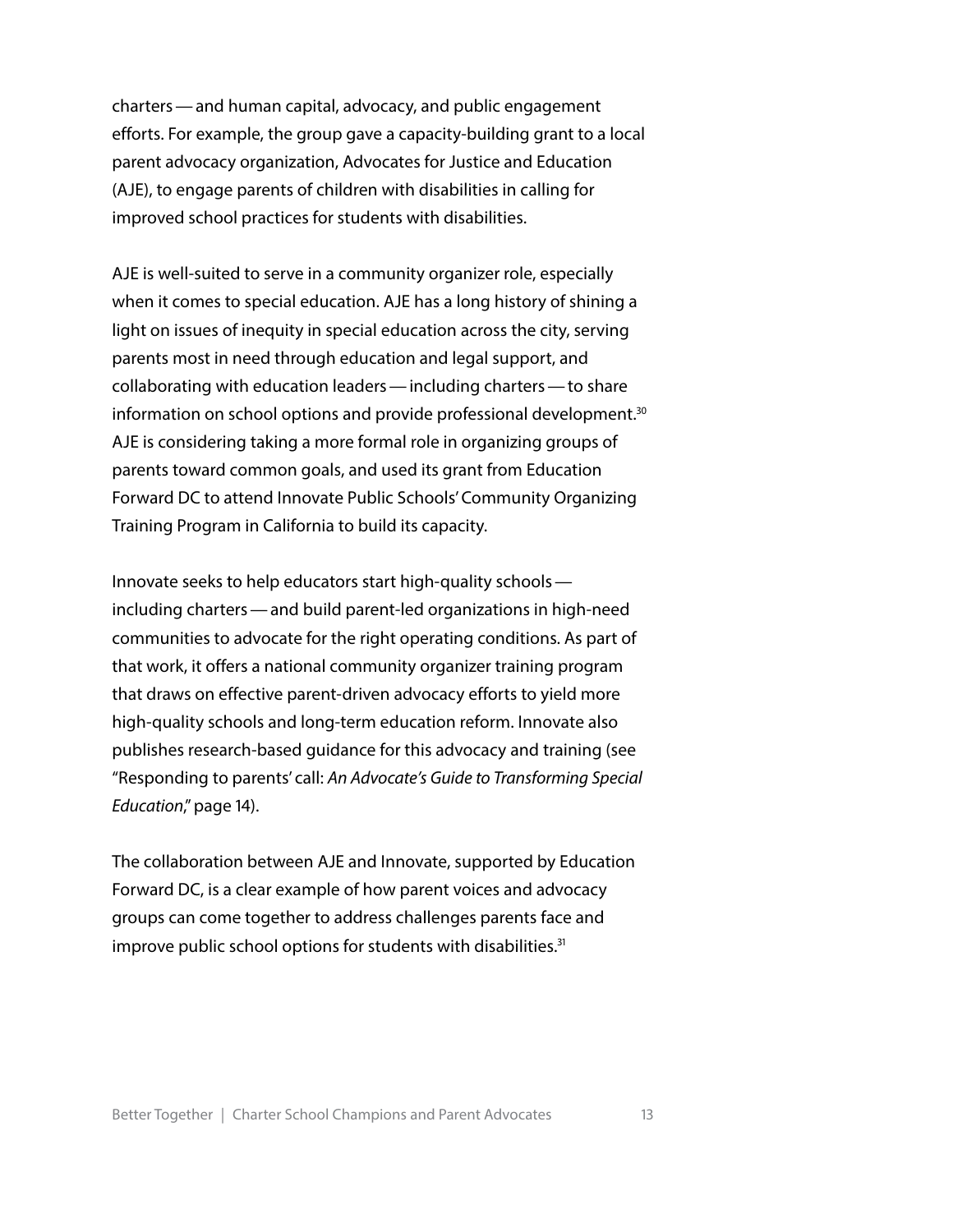#### **Responding to parents' call:**  *An Advocate's Guide to Transforming Special Education*

When a group of parents of children with complex disabilities approached Innovate Public Schools, they were seeking tools to help them explain what effective instructional practices for their children look like in schools. From its work building high-quality schools and organizing parents, Innovate knew there was a critical need for this information. Together with the parents that approached them, Innovate looked for ways to answer the question, "What actions do schools take to give students with disabilities a quality education?"

Drawing on research and the experiences of parents, educators, and field experts, Innovate developed *An Advocate's Guide to Transforming Special Education: Creating schools where all students can thrive*. The guide suggests student-centered actions that schools can take (and parents can observe) to ensure that students with disabilities prosper, including case studies of a traditional public school and a charter school. Innovate wants the guide to help parents and advocates of students with disabilities understand what to look for when choosing a school and to serve as a tool when influencing education leaders.<sup>32</sup>

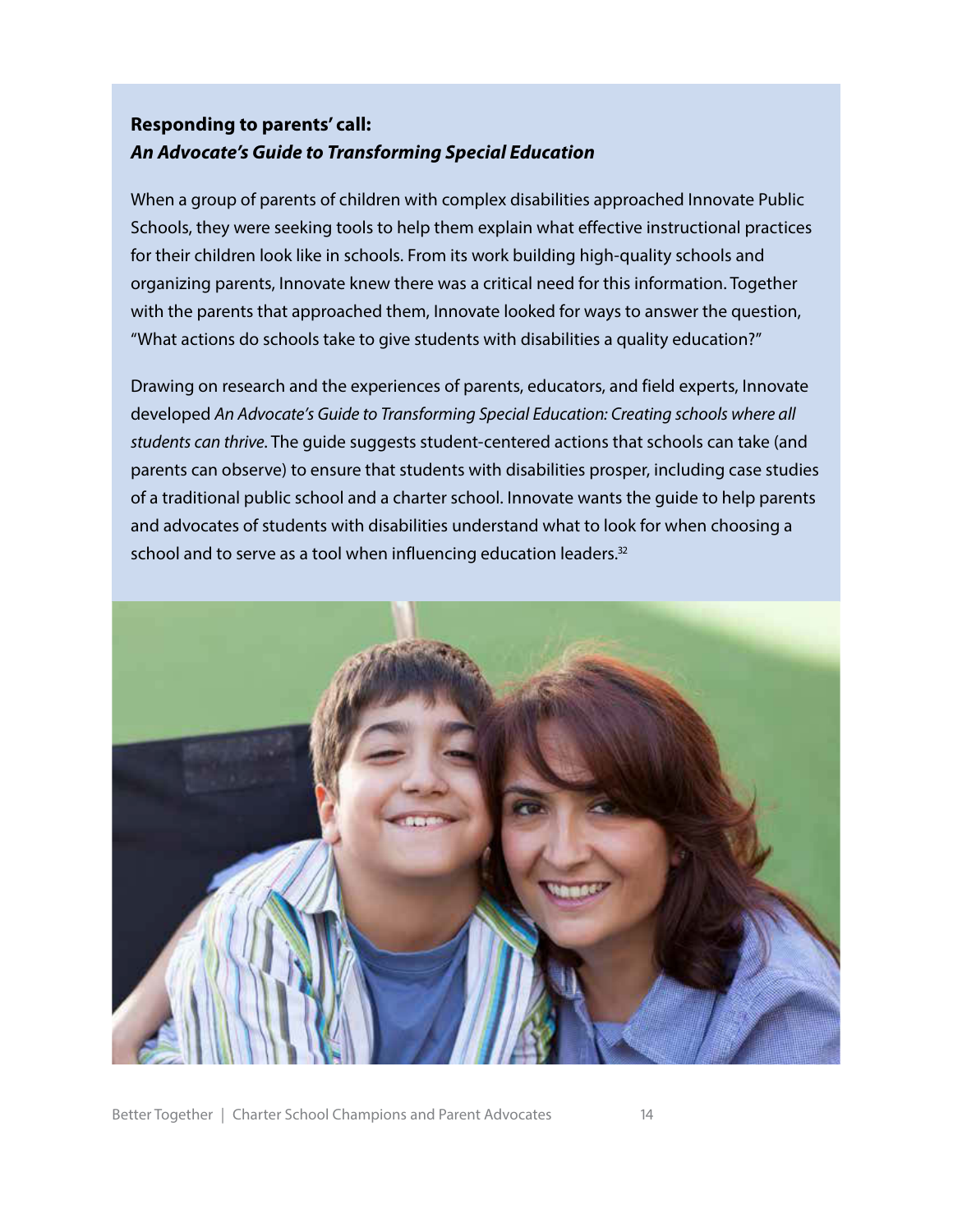#### **Including parent voices in advocacy for Los Angeles policy reform**

The Partnership for Equitable Access to Public Schools Los Angeles (PEAPS-LA) was founded in 2017 as a coalition by education organizations advocating for equitable enrollment across the city's public schools — including the Alliance for a Better Community, Families in Schools, Learning Rights Law Center, Parent Revolution, and Partnership for Los Angeles Schools. PEAPS-LA's guiding principles promote equity through efforts to help families find and enroll in high-quality schools regardless of governance model. To carry this out, it works with parents to understand what's important to them in a school as well as how they value and think about geographic proximity and transportation. However, through this process, the coalition's leaders realized they had to also consider the specific needs and challenges that students with disabilities face with respect to school access. They turned to the Learning Rights Law Center ("Learning Rights"), a nonprofit organization with a history of advocating for and providing free legal counsel to disadvantaged families, including families of students with disabilities.

PEAPS-LA knew of Learning Rights through Training Individuals for Grassroots Education Reform (TIGER), a program Learning Rights offers to help parents advocate for their children in the education system. Learning Rights also runs a recently developed parent leadership class focused on teaching parents about school choice so they can advocate for better options and outcomes in all public schools, including charters. The hope is that parents will draw on their training to advocate both at the school level and beyond. Meanwhile, Learning Rights was particularly interested in working with PEAPS-LA because its leaders believed the partnership would give the organization and its parent leadership program more exposure, and hence, a greater impact. Both groups also saw the potential for parent leaders to influence decisionmakers for policy reform, such as pushing for school board resolutions that advocate for school equity and unified enrollment.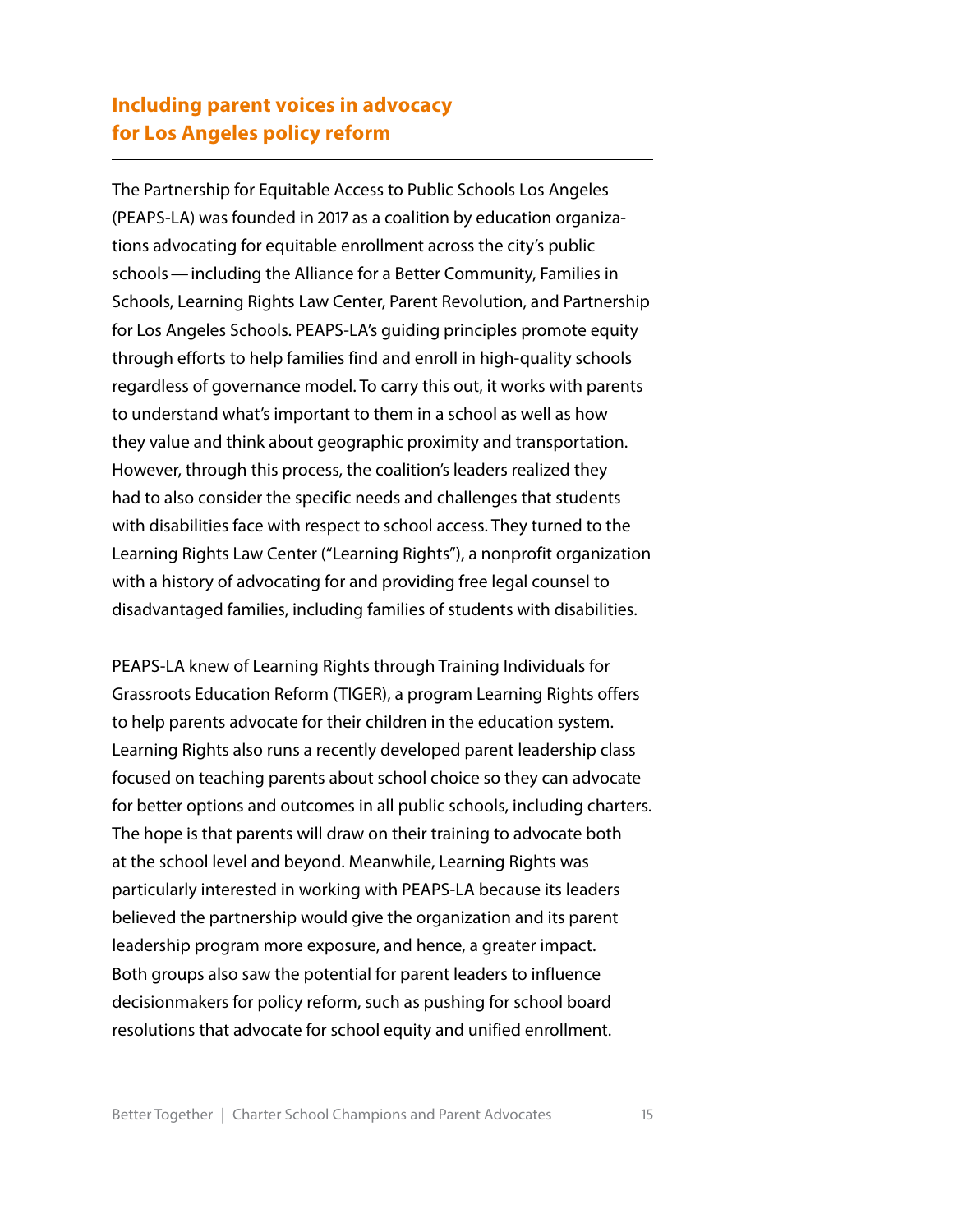Learning Rights has already tapped into its TIGER parent leadership pool to speak both to PEAPS-LA and to education system leaders about issues specific to students with complex disabilities and their placement options. While change takes time, education leaders often remarked that hearing from parents most affected their actions. By bringing parents into the policy discussion, parents better realize the power they have in shaping policy decisions that affect them and their children.<sup>33</sup>

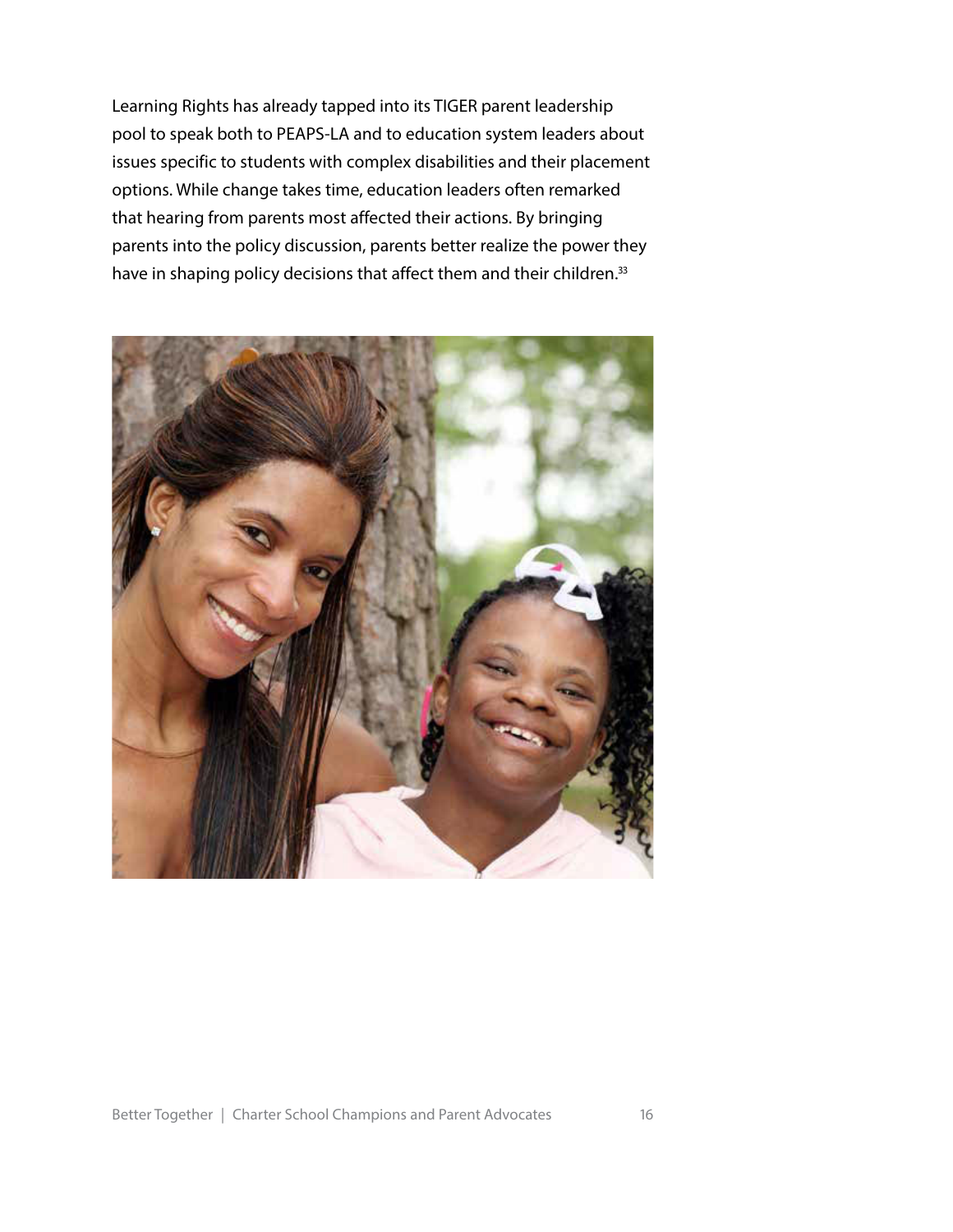

## **4** | **How to Get Started**

Greater collaboration between charter supporters and parent groups representing students with disabilities can lead to innovations and improvements in all levels of education. But first, those partnerships must take shape. Charter champions can take five steps to start the process and drive collective action toward improved student outcomes, better school options, and equitable policies.

**1. Set ambitious goals for "quality school options for all."** Charter champions should start with a vision of what a great education looks like for all students, including students with disabilities. Depending on local context, goals might include increasing access to charter schools for students with disabilities, improving outcomes for students with disabilities in charter schools, expanding funding for traditional and charter schools serving students with the highest needs, or removing policy barriers to inclusive practices.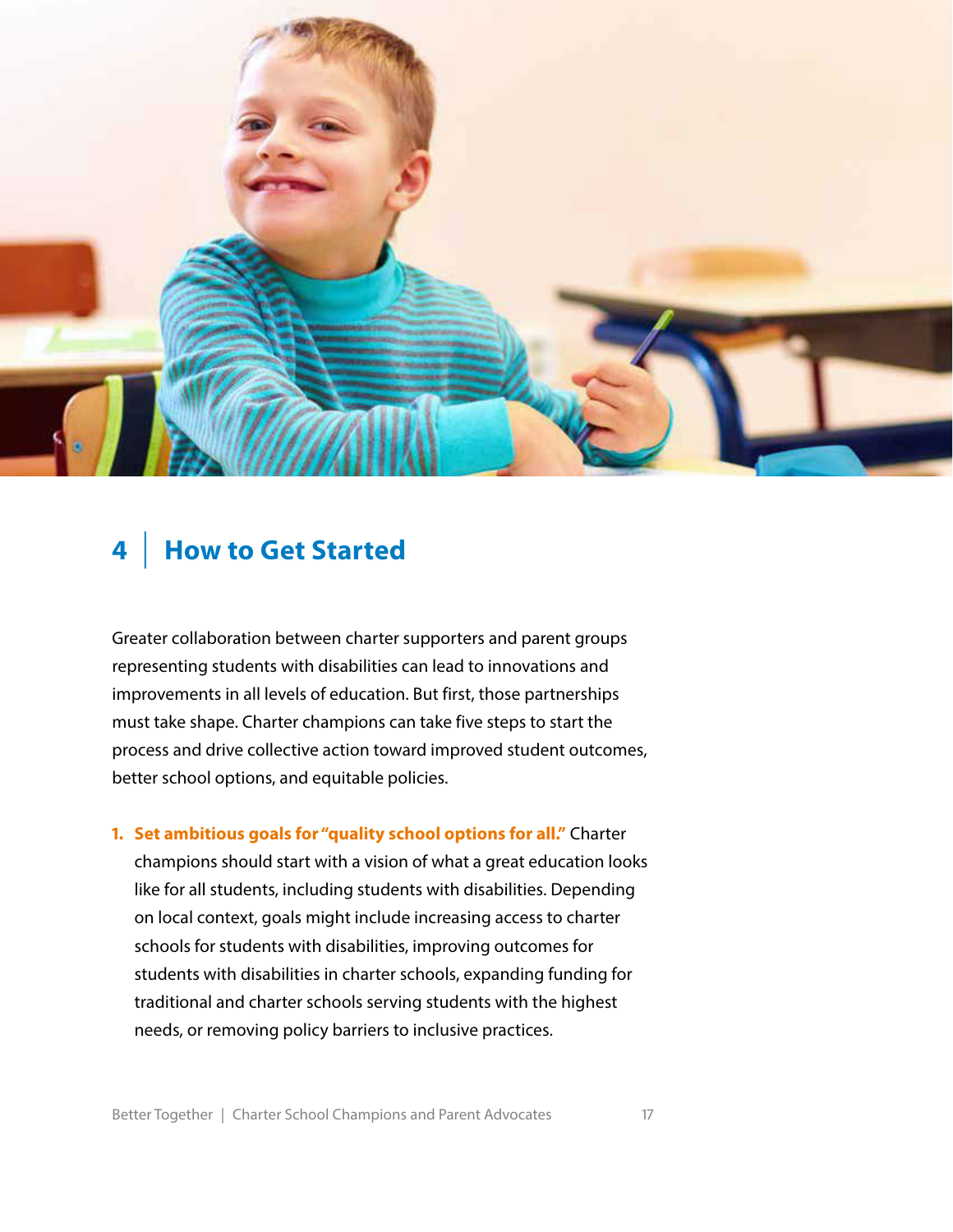- **2. Consider gaps in your work.** Charter champions should conduct a self-assessment and speak with diverse groups of parents of children with disabilities to identify gaps in knowledge or activities related to special education. These gaps may be what is getting in the way of achieving the ambitious goals stated above. Additionally, the process of reviewing existing efforts may reveal areas for improvement or expertise gained through a partnership with a parent special education advocacy organization. For example, the organization might learn that new leader incubation programs do not address topics related to special education, that adequate information about special education programs may be missing from enrollment materials, or that current community engagement efforts don't actively include parents of children with disabilities.
- **3. Identify the parent organizations already working on behalf of students with disabilities in your area.** Many parent groups may be less visible within a city or to the charter sector. Hence, it's important to determine whether there are any parent groups actively working to serve and advocate for children with disabilities in your city, and if so, exactly what they are doing. To do so, charter organizations might ask parents in charter schools where they go for support on special education or identify their local IDEA-funded Parent Training and Information [Center.34](https://Center.34) And if charter champions find that there are no such parent groups focused on supporting parents of children with disabilities, they should take it as a sign to help create one.
- **4. Look for opportunities to connect.** Effective partnerships start by getting to know one another and building trust and understanding. Look for opportunities to connect with and learn from one another to start the process, such as inviting parent organizations to speak at professional development, holding meetings to exchange what each organization is working on, and/or participating in coalitions to push for change with parents' voices at the table. In addition, look for opportunities to highlight how your missions overlap and how your work could complement one another, which may occur outside of existing coalitions.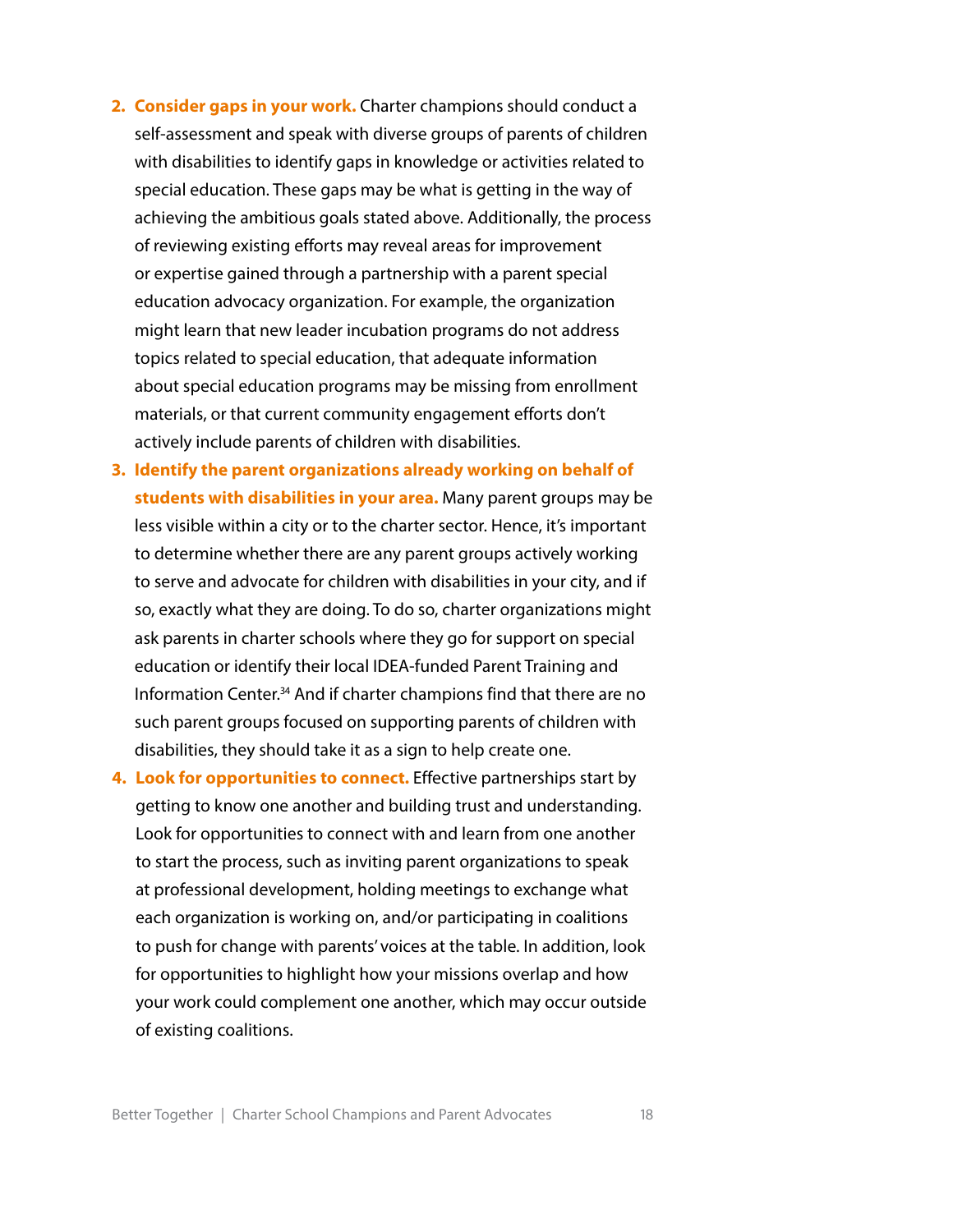**5. Partner more deeply.** Ideally, charter champions and parent groups working on behalf of students with disabilities would not just learn from one another and meet occasionally, but also combine forces in pursuit of a common goal. Deep and authentic partnerships require that both groups trust one another, share a common vision, prioritize issues to tackle together, and create formal structures, roles, and responsibilities. Though difficult, these kinds of intentional and collaborative partnerships stand to make the biggest impact for students with disabilities and their families both within the charter sector and beyond it. Exploring ways to partner more deeply could result in a charter champion bringing together citywide organizations — including parent special education advocacy organizations — to start a new coalition focused on winning significant changes in the city's policy landscape or school offerings. And as these efforts score wins, the momentum for change and opportunities for effective partnerships will grow.

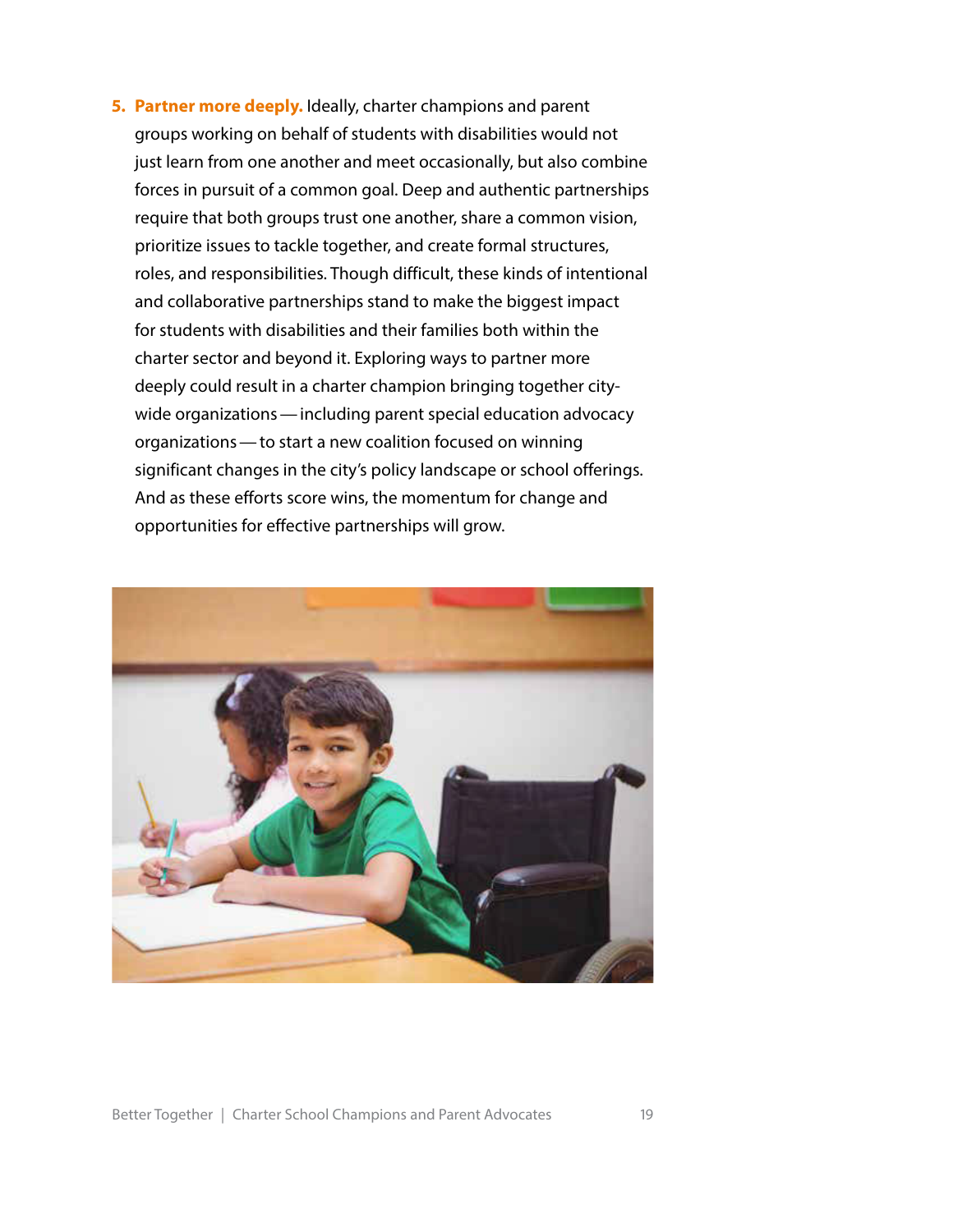

## **5** | **Conclusion**

Everyone benefits when schools give their students with disabilities a quality education. Parents intimately know the challenges these students face and how difficult it can be for them to access a highquality education. Hence, parents must be part of efforts to improve how charter schools serve students with disabilities. Within the charter sector, charter champions, including charter associations and education quarterbacks, need to lead the charge to cultivate and deepen partnerships with parent groups advocating for students with disabilities. In partnership, charters and parents can innovate to achieve better outcomes for these students through more effective collective advocacy, access to quality school options, and equitable policies.

Striving for innovation and equity, these groups can accomplish more together than they can alone — they are **better together**. And the time to begin is now.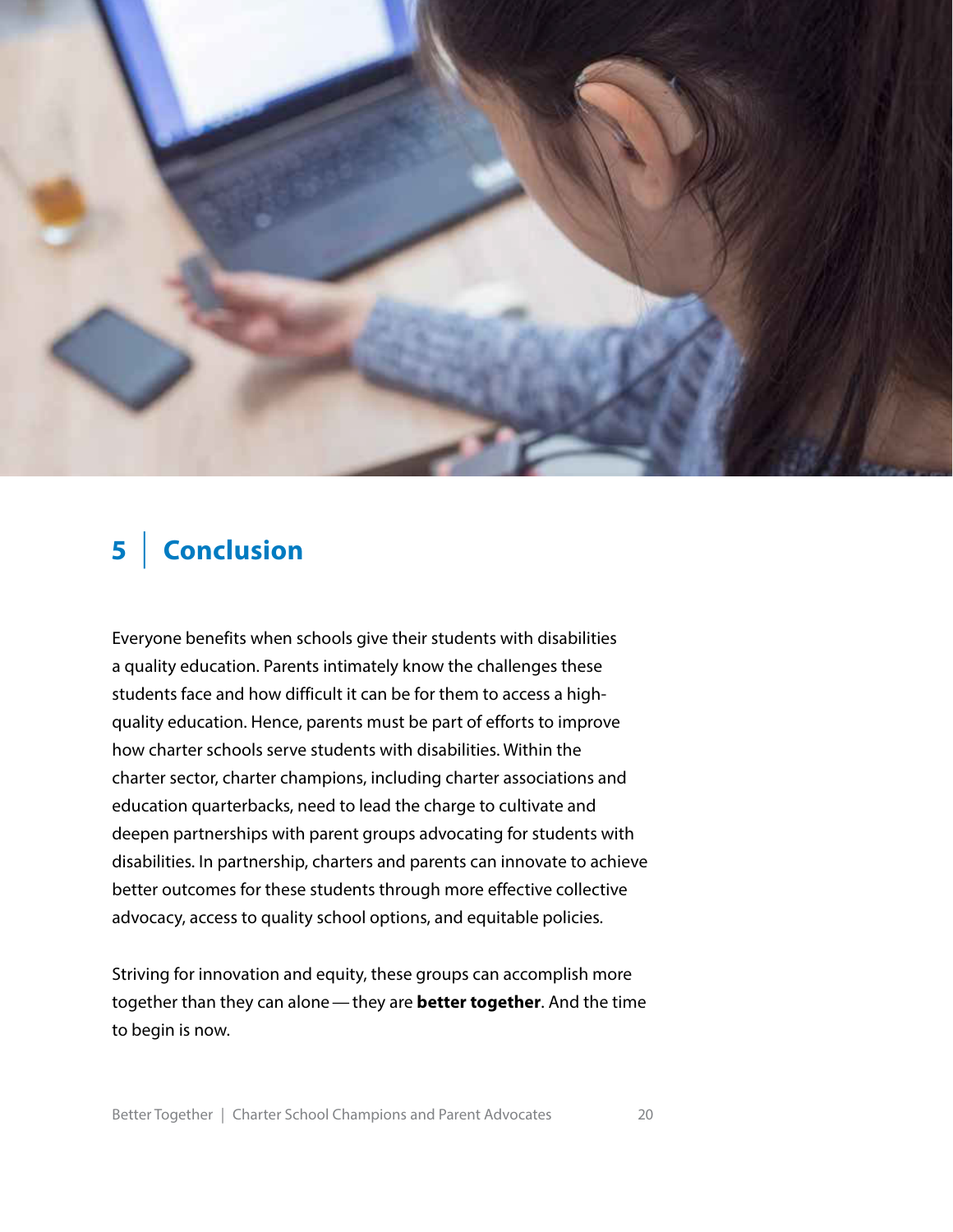#### **Notes**

1. British Dyslexia Association, Dyslexia Style Guide, presents guidance on dyslexia friendly text, assessible formats, and website design. Retrieved from [https://www.](https://www.bdadyslexia.org.uk/common/ckeditor/filemanager/userfiles/About_Us/policies/Dyslexia_Style_Guide.pdf)  [bdadyslexia.org.uk/common/ckeditor/filemanager/userfiles/](https://cdn.bdadyslexia.org.uk/documents/Advice/style-guide/Dyslexia_Style_Guide_2018-final-1.pdf?mtime=20190409173949) [About\\_Us/policies/Dyslexia\\_Style\\_Guide.pdf](https://www.bdadyslexia.org.uk/common/ckeditor/filemanager/userfiles/About_Us/policies/Dyslexia_Style_Guide.pdf)

2. Rello, L. & Baeza-Yates, R. (2013), Good fonts for dyslexia. ASSETS. Bellevue, WA. Retrieved from [http://dyslexiahelp.](http://dyslexiahelp.umich.edu/sites/default/files/good_fonts_for_dyslexia_study.pdf) umich.edu/sites/default/files/good\_fonts\_for\_dyslexia [study.pdf](http://dyslexiahelp.umich.edu/sites/default/files/good_fonts_for_dyslexia_study.pdf)

3. Center for Research on Education Outcomes, Stanford University (2015, March). *Urban charter school study*. Retrieved from [http://urbancharters.stanford.edu/download/](http://urbancharters.stanford.edu/download/Urban%20Study%2041%20Region%20Workbook.pdf)  [Urban%20Study%2041%20Region%20Workbook.pdf](http://urbancharters.stanford.edu/download/Urban%20Study%2041%20Region%20Workbook.pdf) 

4. A nonprofit investment group that seeks to grow the nation's best charter schools. For more please see [https://](https://chartergrowthfund.org/) [chartergrowthfund.org/](https://chartergrowthfund.org/)

5. Charter School Growth Fund (n.d.). Retrieved from <https://chartergrowthfund.org/results/>

6. Thurlow, M. L. (2010, April 28). Written testimony before the Health, Education, Labor, and Pensions Committee of the U.S. Senate. Retrieved from [https://nceo.umn.edu/](https://nceo.umn.edu/docs/Presentations/ThurlowTestimony2010.pdf) [docs/Presentations/ThurlowTestimony2010.pdf](https://nceo.umn.edu/docs/Presentations/ThurlowTestimony2010.pdf); *Graduation requirements for students with disabilities: Ensuring meaningful diplomas for all students. (*2013). Achieve, National Center on Educational Outcomes. Retrieved from [https://www.achieve.](https://www.achieve.org/files/Achieve%20-%20NCEO%20-%20Graduation%20Requirements%2013Nov2013.pdf)  [org/files/Achieve%20-%20NCEO%20-%20Graduation%20](https://www.achieve.org/files/Achieve%20-%20NCEO%20-%20Graduation%20Requirements%2013Nov2013.pdf) [Requirements%2013Nov2013.pdf](https://www.achieve.org/files/Achieve%20-%20NCEO%20-%20Graduation%20Requirements%2013Nov2013.pdf) 

7. Rhim, L. M., & Kothari, S. (2018, February). *Key trends in special education in charter schools: A secondary analysis of the civil rights data collection.* New York, NY: National Center for Special Education in Charter Schools. Retrieved from [http://](http://www.ncsecs.org/crdc-analysis-13-14/)  [www.ncsecs.org/crdc-analysis-13-14/](http://www.ncsecs.org/crdc-analysis-13-14/)

8. Estimate of 60,000 more students is derived from: There are 3.2 million charter students nationally, and the difference between 10.62 percent of that and 12.46 percent of that is nearly 60,000 students. Charter student total from: David, R., & Hesla, K. (2018, March). *Estimated public charter school enrollment, 2017–2018.* National Alliance for Public Charter Schools. Retrieved from [https://www.publiccharters.org/](https://www.publiccharters.org/sites/default/files/documents/2018-03/FINAL%20Estimated%20Public%20Charter%20School%20Enrollment%2C%202017-18.pdf) [sites/default/files/documents/2018-03/FINAL%20Estimat](https://www.publiccharters.org/sites/default/files/documents/2018-03/FINAL%20Estimated%20Public%20Charter%20School%20Enrollment%2C%202017-18.pdf)[ed%20Public%20Charter%20School%20Enrollment%2C%20](https://www.publiccharters.org/sites/default/files/documents/2018-03/FINAL%20Estimated%20Public%20Charter%20School%20Enrollment%2C%202017-18.pdf)  [2017-18.pdf](https://www.publiccharters.org/sites/default/files/documents/2018-03/FINAL%20Estimated%20Public%20Charter%20School%20Enrollment%2C%202017-18.pdf)

9. Originally titled the Education for All Handicapped Children Act (EAHCA), this act has been reauthorized and renamed to Individuals with Disabilities Education Act (IDEA). U.S. Department of Education, Office of Special Education and Rehabilitative Services. (2010). *Thirty-five years of progress in educating children with disabilities through IDEA.* Washington, DC: U.S. Department of Education, Office of Special Education and Rehabilitation Services. Retrieved from

#### [https://www2.ed.gov/about/offices/list/osers/idea35/history/](https://www2.ed.gov/about/offices/list/osers/idea35/history/idea-35-history.pdf)  [idea-35-history.pdf](https://www2.ed.gov/about/offices/list/osers/idea35/history/idea-35-history.pdf)

10. National Council on Disability. (2018, February 7). *Broken promises: The underfunding of IDEA.* Washington, DC: Author. Retrieved from [https://ncd.gov/sites/default/files/NCD\\_Bro](https://ncd.gov/sites/default/files/NCD_BrokenPromises_508.pdf)[kenPromises\\_508.pdf](https://ncd.gov/sites/default/files/NCD_BrokenPromises_508.pdf) 

11. Charter schools referenced here pertain to charters operated by nonprofit entities. Per U.S. Department of Education Policy, for-profit charter schools cannot receive IDEA funds.. For more, see 34 C.F.R § 300.33 (West, Westlaw through May 24, 2018; 83 Fed. Reg. 7922) and National Council on Disability (2018, November 15). *School choice series: Charter schools — implications for students with disabilities.* Washington, DC. Retrieved from [https://ncd.gov/sites/default/files/](https://ncd.gov/sites/default/files/NCD_Charter-Schools-Report_508.pdf) [NCD\\_Charter-Schools-Report\\_508.pdf](https://ncd.gov/sites/default/files/NCD_Charter-Schools-Report_508.pdf)

12. Rhim, Lauren M. (2008). *Special education challenges and opportunities in the charter school sector.* Seattle, WA: Center on Reinventing Public Education and Chapel Hill, NC: Public Impact. Retrieved from https://www.crpe.org/sites/ [default/files/wp\\_ncsrp12\\_speced\\_feb08.pdf](https://www.crpe.org/sites/default/files/wp_ncsrp12_speced_feb08.pdf)

13. Doyle, D., Kim, J., Rausch, M.K. (2017). *Beyond the fringe: Charter authorizing as enrollment grows.* Chicago, IL: National Association of Charter School Authorizers, and Chapel Hill, NC: Public Impact. Retrieved from [https://www.qualitychar](https://www.qualitycharters.org/wp-content/uploads/2017/11/Beyond-the-Fringe_HMS-Report.pdf)[ters.org/wp-content/uploads/2017/11/Beyond-the-Fringe\\_](https://www.qualitycharters.org/wp-content/uploads/2017/11/Beyond-the-Fringe_HMS-Report.pdf) [HMS-Report.pdf](https://www.qualitycharters.org/wp-content/uploads/2017/11/Beyond-the-Fringe_HMS-Report.pdf) 

14. Rosenzweig, K. (2009). *Are today's general education teachers prepared to meet the needs of their inclusive students?* NERA Conference Proceedings 2009. Retrieved from [http://digitalcommons.uconn.edu/](http://digitalcommons.uconn.edu/nera_2009/10?utm_source=digitalcommons.uconn.edu%2Fnera_2009%2F10&utm_medium=PDF&utm_campaign=PDFCoverPages)  [nera\\_2009/10?utm\\_source=digitalcommons.uconn.](http://digitalcommons.uconn.edu/nera_2009/10?utm_source=digitalcommons.uconn.edu%2Fnera_2009%2F10&utm_medium=PDF&utm_campaign=PDFCoverPages) [edu%2Fnera\\_2009%2F10&utm\\_medium=PDF&utm\\_](http://digitalcommons.uconn.edu/nera_2009/10?utm_source=digitalcommons.uconn.edu%2Fnera_2009%2F10&utm_medium=PDF&utm_campaign=PDFCoverPages) [campaign=PDFCoverPages;](http://digitalcommons.uconn.edu/nera_2009/10?utm_source=digitalcommons.uconn.edu%2Fnera_2009%2F10&utm_medium=PDF&utm_campaign=PDFCoverPages) and Will, M. (2018, December 5). Special education a growing priority in teacher-training circles. *Education Week*. Retrieved from [https://www.edweek.](https://www.edweek.org/ew/articles/2018/12/05/special-education-a-growing-priority-in-teacher-training.html)  [org/ew/articles/2018/12/05/special-education-a-growing-pri](https://www.edweek.org/ew/articles/2018/12/05/special-education-a-growing-priority-in-teacher-training.html)[ority-in-teacher-training.html;](https://www.edweek.org/ew/articles/2018/12/05/special-education-a-growing-priority-in-teacher-training.html) and Mader, J. (2017, March 1). Is teacher preparation failing students with disabilities? *The Hechinger Report.* Retrieved from [https://hechingerreport.](https://hechingerreport.org/teacher-preparation-failing-students-disabilities/) [org/teacher-preparation-failing-students-disabilities/](https://hechingerreport.org/teacher-preparation-failing-students-disabilities/)

15. Applied Behavior Analysis (ABA) is a type of therapy often used with individuals on the autism spectrum that is based on the science of learning and behavior. Retrieved from [https://www.autismspeaks.org/applied-behavior](https://www.autismspeaks.org/applied-behavior-analysis-aba-0)[analysis-aba-0](https://www.autismspeaks.org/applied-behavior-analysis-aba-0)

16. Mereoiu, M., Abercrombie, S., & Murray, M. (2016, October 13). *One step closer: Connecting parents and teachers for improved student outcomes.* Cogent Education, *3*(1). Retrieved from [https://www.tandfonline.com/doi/full/10.1080/233118](https://www.tandfonline.com/doi/full/10.1080/2331186X.2016.1243079)  [6X.2016.1243079](https://www.tandfonline.com/doi/full/10.1080/2331186X.2016.1243079)